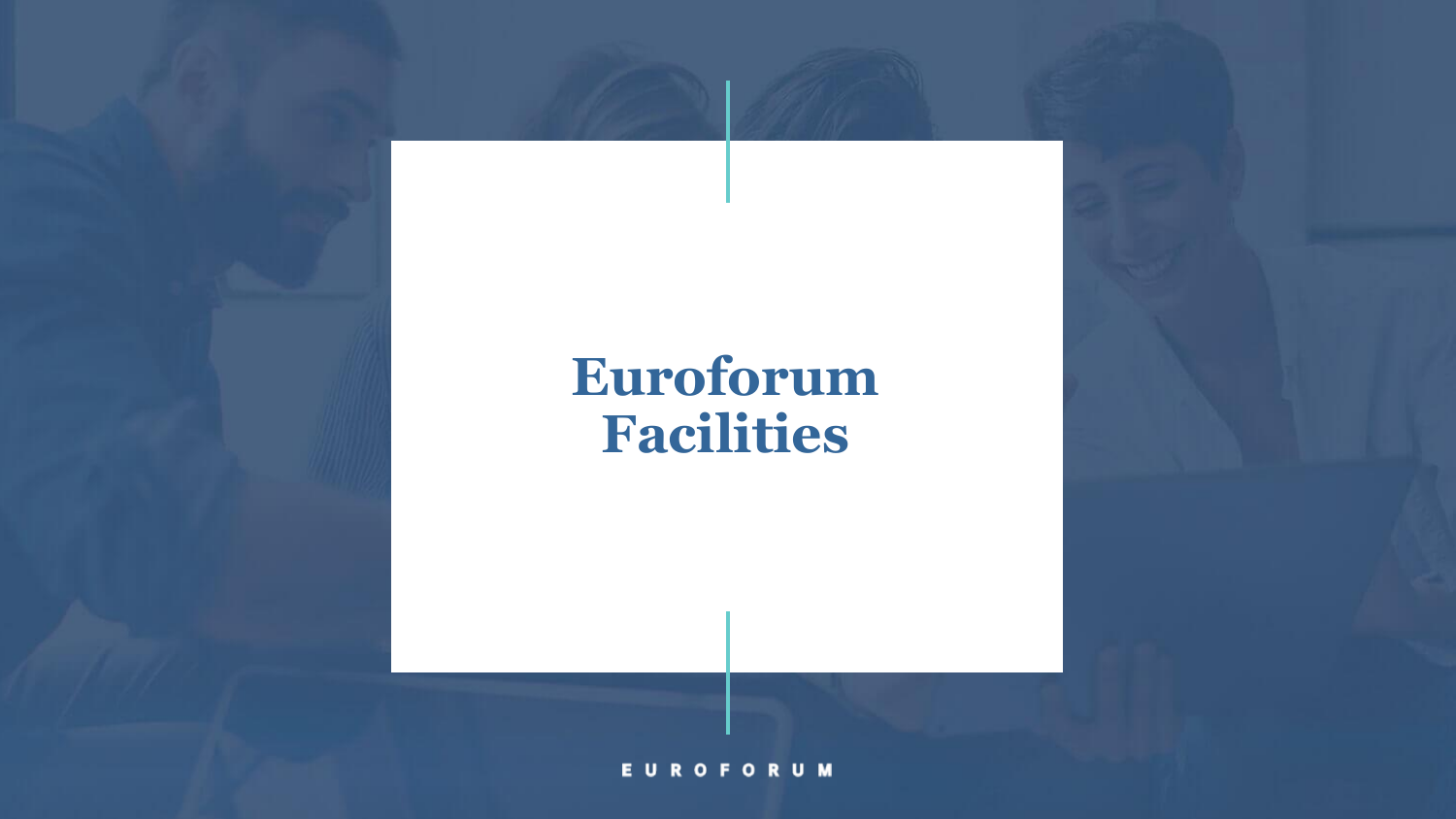### We work **only for companies**, supporting their **corporate training and events**.

#### **inspiring exceptional**

**LEARNING & SECURITY CHÂTEAUFORM' High security FACULTY LA MOLA standards so you Topics, trainers Down BARCELONA do not have and speakers. anything to worry about. CITY COMMUNICATIONS Advice for your Communications plan downtown to achieve greater meetings. SEGOVIA impact.SIERRA LA CASA DEL PRESIDENTE DOM MONTE DE LOS DIGITALISATION FACILITIES ÁNGELES For events and Wide range,**   $\bar{\rm N}$  VV) **training. Apps and exclusively for TORRELODONES** Albertia **multi-platform LAS companies. FONTECRUZ tools. JARILLAS CAMPUS ÁVILA CONVENTO ESCORIAL DEL CARMEN MADRID GOLF SANTANDER LOGISTICS & TRANSFER TECHNICAL Coordination and OFFICE planning. Efficient End-to-end transfer coordination of management. all agents ACTIVITIES & involved. TIC SERVICES EXPERIENCES Training and Technical support recreational and assistance: experiences, streaming, videoteam-building conferences, highactivities, etc. speed WiFi, etc. EUGENIA DE LAYOS MONTIJO** ans de **EUROFORUM 2**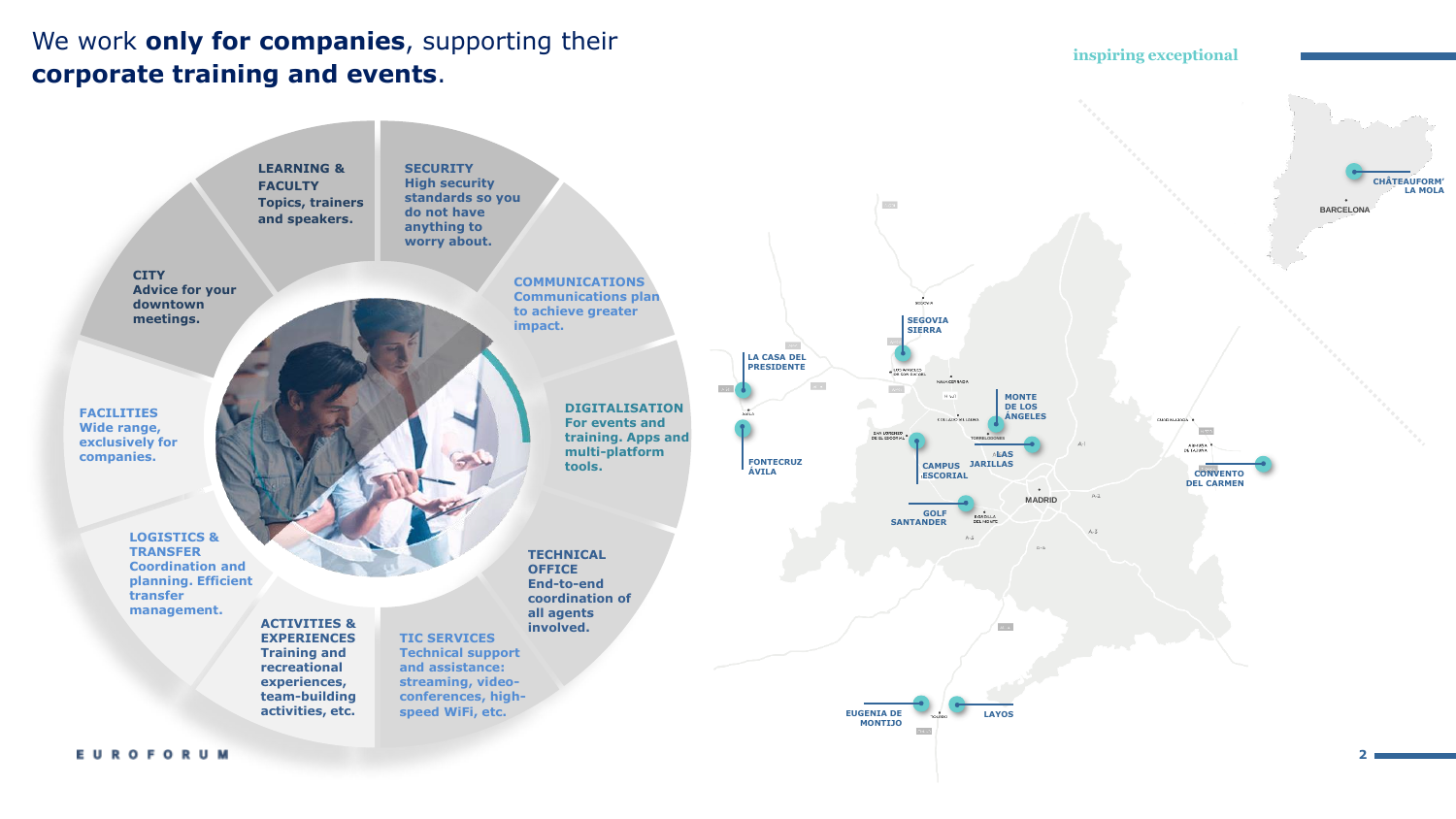## **Facilities**

| <b>CAMPUS ESCORIAL</b><br>San Lorenzo de El Escorial    | Ç                       | 器           | ۳ | 姊 | 興 | <b>LA CASA DEL PRESIDENTE</b><br>Avila                                                 | 蝌           |              |           |   |
|---------------------------------------------------------|-------------------------|-------------|---|---|---|----------------------------------------------------------------------------------------|-------------|--------------|-----------|---|
| <b>CONVENTO DEL CARMEN</b><br>Guadalajara               | 蝌                       |             |   |   |   | <b>LAS JARILLAS</b><br>Madrid                                                          | <b>FREE</b> | 器            |           |   |
| <b>CHÂTEAUFORM' LA MOLA</b><br>Tarrasa                  | ❤                       | ℁           |   |   |   | <b>LAYOS</b><br>Toledo                                                                 |             | 器            |           |   |
| <b>ESPACIO CREA</b><br><b>CAMPUS ESCORIAL</b>           | ٣                       |             |   |   |   | <b>MONTE DE LOS ÁNGELES</b><br>Torrelodones                                            | ₩           | 鼺            | $\otimes$ | 鸙 |
| San Lorenzo de El Escorial<br><b>EUGENIA DE MONTIJO</b> | $\mathbb{A} \mathbb{P}$ |             |   |   |   | <b>PALACIO DE LOS INFANTES</b><br><b>CAMPUS ESCORIAL</b><br>San Lorenzo de El Escorial | $\circledS$ | 器            | ٣         | 鷗 |
| Toledo<br><b>FONTECRUZ ÁVILA</b>                        |                         | 器           |   |   |   | <b>SEGOVIA SIERRA</b><br>Segovia                                                       | 器           | $\mathbb{C}$ | 興         |   |
| Avila<br><b>GOLF SANTANDER</b>                          | ❤                       | <b>DEED</b> |   |   |   | <b>TEATRO AUDITORIO</b><br><b>CAMPUS ESCORIAL</b>                                      |             | 器            | 興         |   |
| Madrid                                                  |                         |             |   |   |   | San Lorenzo de El Escorial                                                             |             |              |           |   |



**BIG EVENTS** Celebrations







١

Creative development



 $\mathbb{A}\mathbb{P}$ 







**EUROFORUM** 

**3**

鼺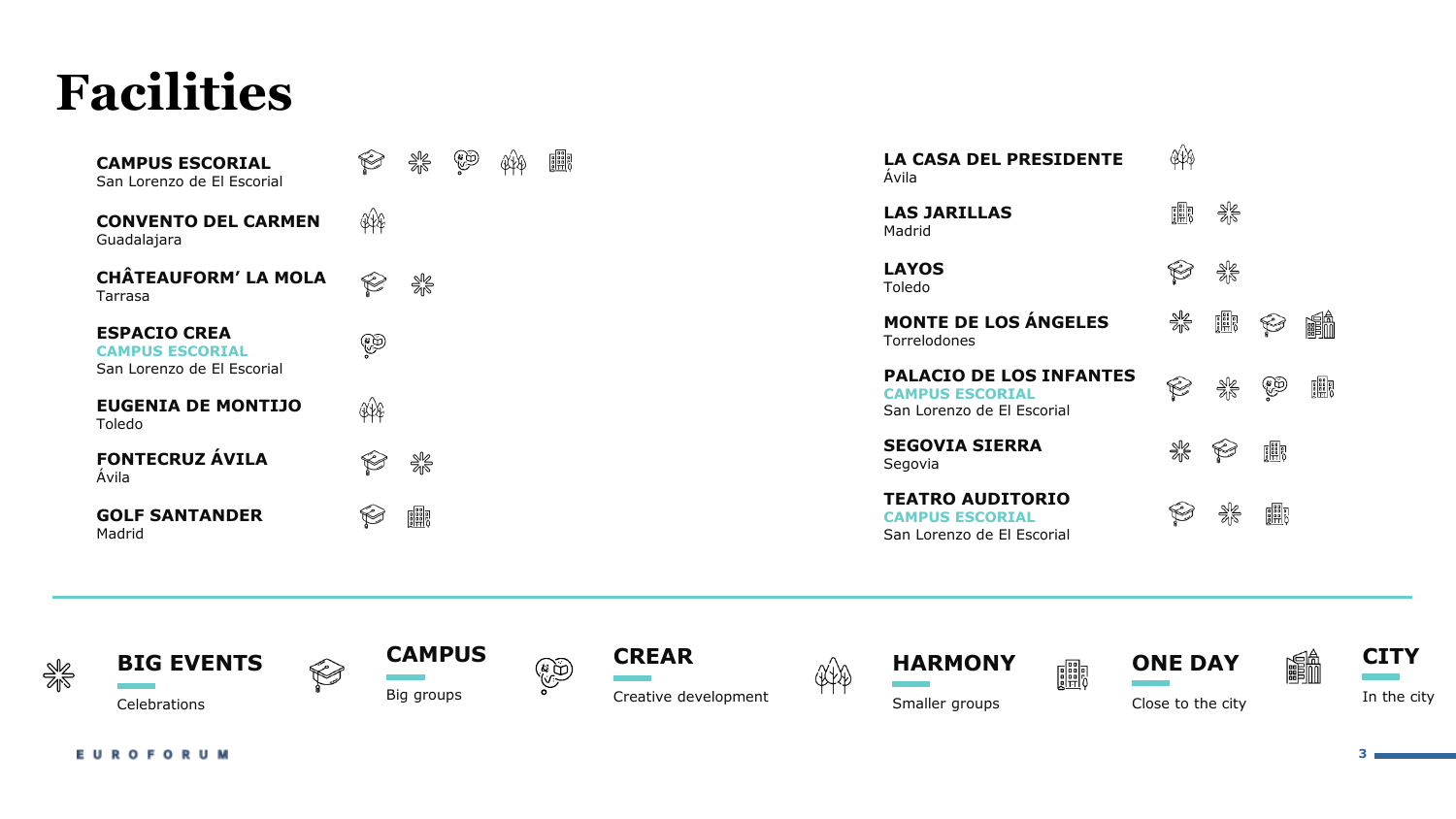

**4**



# **Espacio Crea**

An out-of-the-box space designed to foster **creativity** and **innovation**.

Here, you can work in a **disruptive learning environment** where people can interact through **innovative and participatory methodologies**: design thinking, visual mapping, creative intelligence,…

### **What can you do?**

- ► Innovate, rethink and reinvent (yourself).
- Design products and services.
- ► Redefine business models.
- ► Re-engineer processes.
- Plan and mould your strategy.
- Analyse your positioning and competition.
- ► Analyse and take consensus-based decisions.
- ► Explore solutions.
- ► Enable collaborative projects.
- ► Define roles and responsibilities at the project-launch stage.

#### **EUROFORUM**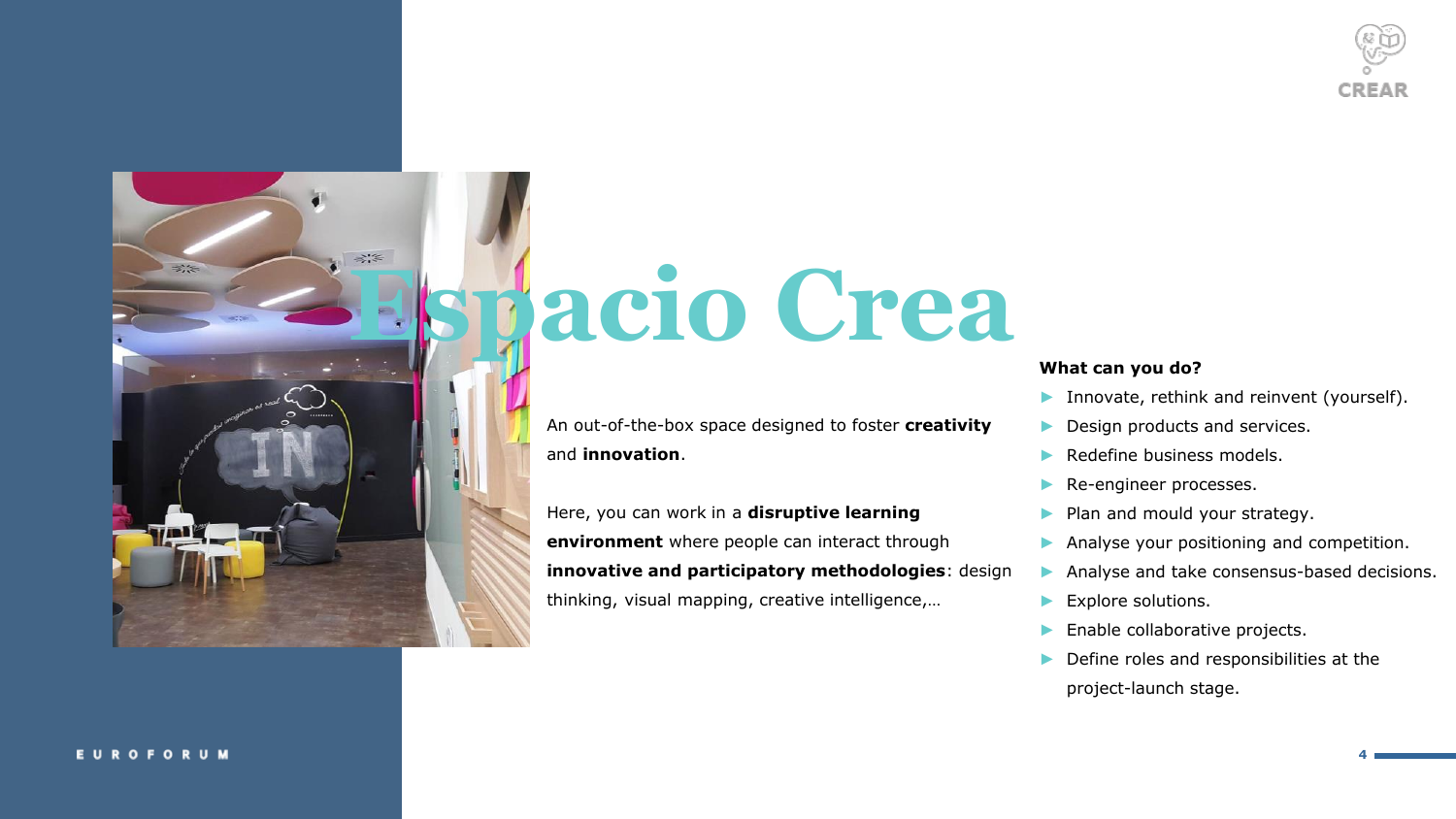### **Spaces tailored to your needs**



Want to see more photos? Click [here](https://www.euroforum.es/en/facilities/espacio-crea-palacio-de-los-infantes/)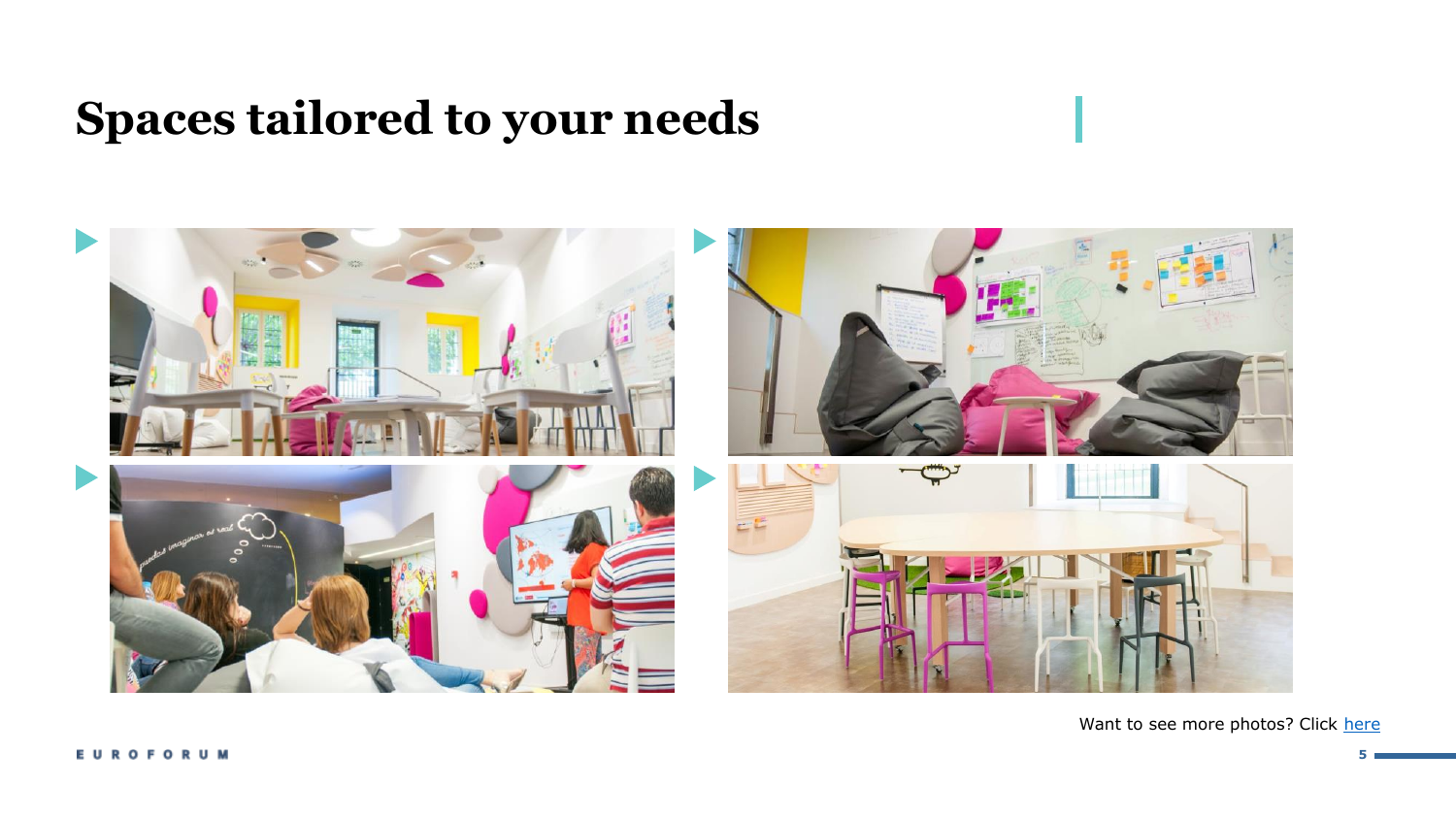## **Capacity**

### **ESPACIO CREA**

 $\mathbf{1}$ 

|                                                          | <b>MEASUREMENTS</b>        | M <sub>2</sub> | <b>HEIGHT</b> | "U" | <b>SCHOOL</b> | <b>THEATER</b> | <b>CABARET</b> |
|----------------------------------------------------------|----------------------------|----------------|---------------|-----|---------------|----------------|----------------|
| <b>Espacio Crea</b><br>Palacio de los<br><b>Infantes</b> | $6,50 \times 12 \text{ m}$ |                | 3.90 m        | 25  |               |                |                |



#### **EUROFORUM**